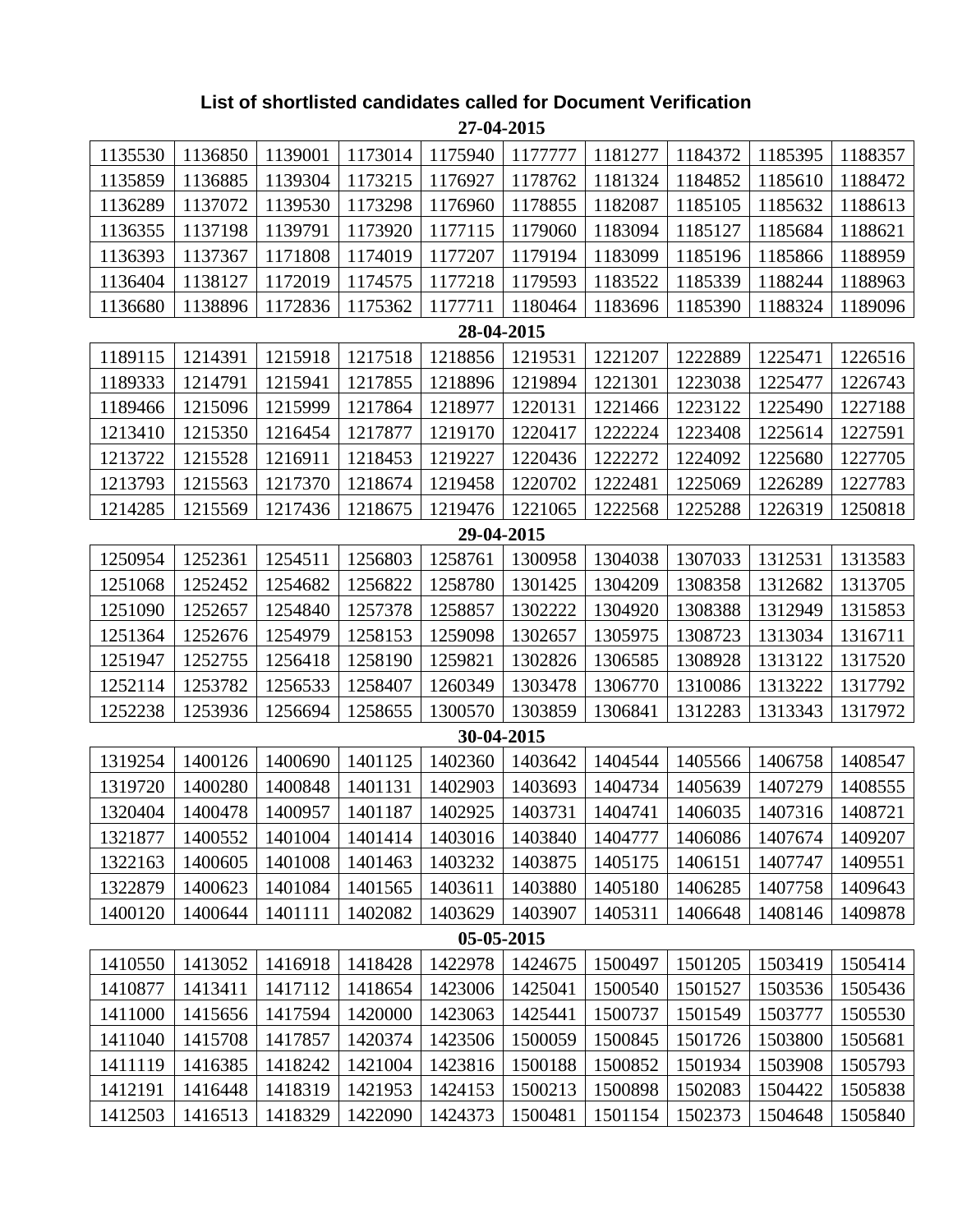| 06-05-2015                                                                                                 |         |         |         |            |         |         |         |         |         |  |  |
|------------------------------------------------------------------------------------------------------------|---------|---------|---------|------------|---------|---------|---------|---------|---------|--|--|
| 1505874                                                                                                    | 1506508 | 1508380 | 1510617 | 1513248    | 1517239 | 1518438 | 1520174 | 1524720 | 2125620 |  |  |
| 1505930                                                                                                    | 1506773 | 1508382 | 1510802 | 1514811    | 1517652 | 1518625 | 1521627 | 1525270 | 2125745 |  |  |
| 1506195                                                                                                    | 1506997 | 1508449 | 1511522 | 1514932    | 1517845 | 1518816 | 1522711 | 1525649 | 2125874 |  |  |
| 1506216                                                                                                    | 1507270 | 1509298 | 1511588 | 1515903    | 1518136 | 1518859 | 1522848 | 2124415 | 2125985 |  |  |
| 1506417                                                                                                    | 1507508 | 1509352 | 1511715 | 1516408    | 1518196 | 1519161 | 1523118 | 2124978 | 2126026 |  |  |
| 1506440                                                                                                    | 1507827 | 1510098 | 1511926 | 1516768    | 1518264 | 1519550 | 1523844 | 2125106 | 2126311 |  |  |
| 1506477                                                                                                    | 1508303 | 1510359 | 1513123 | 1517032    | 1518295 | 1519732 | 1524464 | 2125567 | 2127177 |  |  |
| 07-05-2015                                                                                                 |         |         |         |            |         |         |         |         |         |  |  |
| 2127325<br>2128423<br>2130246<br>2131242<br>2133296<br>2163122<br>2165321<br>2160148<br>2160938<br>2161661 |         |         |         |            |         |         |         |         |         |  |  |
| 2127355                                                                                                    | 2128490 | 2130262 | 2131243 | 2134897    | 2160212 | 2161002 | 2161687 | 2163153 | 2165402 |  |  |
| 2127798                                                                                                    | 2128585 | 2130503 | 2131305 | 2135090    | 2160334 | 2161065 | 2162635 | 2163236 | 2165413 |  |  |
| 2128200                                                                                                    | 2129287 | 2130522 | 2131686 | 2135091    | 2160424 | 2161186 | 2162730 | 2163310 | 2165966 |  |  |
| 2128388                                                                                                    | 2129511 | 2130537 | 2131897 | 2159109    | 2160559 | 2161190 | 2162893 | 2163400 | 2165995 |  |  |
| 2128405                                                                                                    | 2129898 | 2130559 | 2132506 | 2159125    | 2160616 | 2161533 | 2162901 | 2164167 | 2166023 |  |  |
| 2128406                                                                                                    | 2130089 | 2131013 | 2133104 | 2159978    | 2160704 | 2161635 | 2162950 | 2164244 | 2166670 |  |  |
| 08-05-2015                                                                                                 |         |         |         |            |         |         |         |         |         |  |  |
| 2167924                                                                                                    | 2201420 | 2202801 | 2204339 | 2206573    | 2236952 | 2240230 | 2243040 | 2244042 | 2244769 |  |  |
| 2168409                                                                                                    | 2201699 | 2202937 | 2204545 | 2207864    | 2237543 | 2240642 | 2243068 | 2244258 | 2244818 |  |  |
| 2168627                                                                                                    | 2201963 | 2203016 | 2204606 | 2208824    | 2237700 | 2240816 | 2243325 | 2244279 | 2245136 |  |  |
| 2169103                                                                                                    | 2202117 | 2203219 | 2204760 | 2208957    | 2238709 | 2241621 | 2243577 | 2244534 | 2245569 |  |  |
| 2200877                                                                                                    | 2202618 | 2203917 | 2205055 | 2209010    | 2238740 | 2242318 | 2243741 | 2244559 | 2245992 |  |  |
| 2201087                                                                                                    | 2202655 | 2203957 | 2205981 | 2236878    | 2238978 | 2242338 | 2243949 | 2244675 | 2245999 |  |  |
| 2201319                                                                                                    | 2202788 | 2204276 | 2206562 | 2236902    | 2239253 | 2242517 | 2243975 | 2244685 | 2246000 |  |  |
|                                                                                                            |         |         |         | 11-05-2015 |         |         |         |         |         |  |  |
| 2246165                                                                                                    | 2247726 | 2248849 | 2301038 | 2301876    | 2303343 | 2304838 | 2308206 | 2311863 | 2313658 |  |  |
| 2246286                                                                                                    | 2247780 | 2249708 | 2301325 | 2302075    | 2303525 | 2305249 | 2310040 | 2312422 | 2313669 |  |  |
| 2246773                                                                                                    | 2247811 | 2249792 | 2301400 | 2302096    | 2303893 | 2305286 | 2310408 | 2312495 | 2315312 |  |  |
| 2246911                                                                                                    | 2247974 | 2250588 | 2301413 | 2302905    | 2304058 | 2305686 | 2310539 | 2312574 | 2315403 |  |  |
| 2247519                                                                                                    | 2248596 | 2300069 | 2301564 | 2302921    | 2304081 | 2305773 | 2310549 | 2312577 | 2316248 |  |  |
| 2247531                                                                                                    | 2248686 | 2300160 | 2301607 | 2302998    | 2304551 | 2306863 | 2311294 | 2312679 | 2316599 |  |  |
| 2247681                                                                                                    | 2248831 | 2300191 | 2301678 | 2303238    | 2304728 | 2307044 | 2311648 | 2313171 | 2316645 |  |  |
|                                                                                                            |         |         |         | 12-05-2015 |         |         |         |         |         |  |  |
| 2316979                                                                                                    | 2319398 | 2320280 | 2322167 | 2324527    | 2401790 | 2403359 | 2404405 | 2406716 | 2407438 |  |  |
| 2316984                                                                                                    | 2319620 | 2320327 | 2322264 | 2400106    | 2402018 | 2403549 | 2404848 | 2406793 | 2407465 |  |  |
| 2317002                                                                                                    | 2319660 | 2320613 | 2322471 | 2400120    | 2402422 | 2403721 | 2404902 | 2406926 | 2407861 |  |  |
| 2317098                                                                                                    | 2319899 | 2321353 | 2322514 | 2400942    | 2402794 | 2403745 | 2405160 | 2407105 | 2408195 |  |  |
| 2318382                                                                                                    | 2319906 | 2321558 | 2322593 | 2400947    | 2402989 | 2403820 | 2406085 | 2407197 | 2408381 |  |  |
| 2319178                                                                                                    | 2320048 | 2321836 | 2323577 | 2401050    | 2403066 | 2404065 | 2406496 | 2407322 | 2408498 |  |  |
| 2319362                                                                                                    | 2320181 | 2321838 | 2324063 | 2401731    | 2403197 | 2404261 | 2406703 | 2407413 | 2408715 |  |  |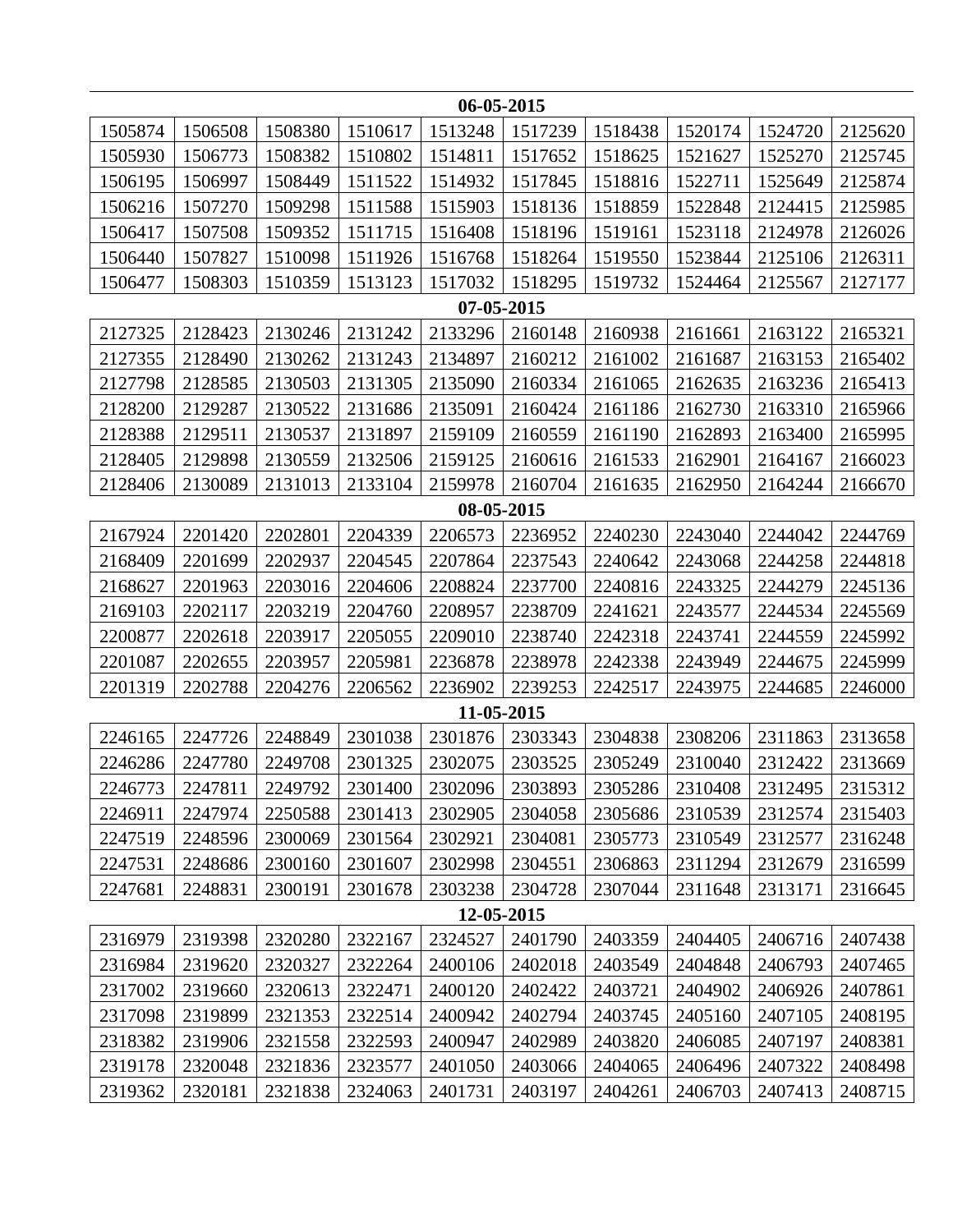| 13-05-2015                                                                                                 |         |         |         |            |         |         |         |         |         |  |  |
|------------------------------------------------------------------------------------------------------------|---------|---------|---------|------------|---------|---------|---------|---------|---------|--|--|
| 2408848                                                                                                    | 2410350 | 2411805 | 2414677 | 2417311    | 2423455 | 2501478 | 2502811 | 2503884 | 2505591 |  |  |
| 2409047                                                                                                    | 2410375 | 2412178 | 2415226 | 2417436    | 2423895 | 2501846 | 2502863 | 2504286 | 2505660 |  |  |
| 2409102                                                                                                    | 2410579 | 2412927 | 2415418 | 2417580    | 2500442 | 2502263 | 2502902 | 2504702 | 2505944 |  |  |
| 2409199                                                                                                    | 2410670 | 2412954 | 2415994 | 2418271    | 2500558 | 2502314 | 2503085 | 2504958 | 2506108 |  |  |
| 2409382                                                                                                    | 2411146 | 2412979 | 2416316 | 2418404    | 2500613 | 2502737 | 2503276 | 2504960 | 2506202 |  |  |
| 2409515                                                                                                    | 2411348 | 2413793 | 2416395 | 2420876    | 2501042 | 2502751 | 2503446 | 2505103 | 2506230 |  |  |
| 2410144                                                                                                    | 2411534 | 2414333 | 2417168 | 2421746    | 2501149 | 2502753 | 2503572 | 2505445 | 2506290 |  |  |
| 14-05-2015                                                                                                 |         |         |         |            |         |         |         |         |         |  |  |
| 2506340<br>2508161<br>2510382<br>2511866<br>2514511<br>2521397<br>2523634<br>3118617<br>3120285<br>3121688 |         |         |         |            |         |         |         |         |         |  |  |
| 2506644                                                                                                    | 2508234 | 2510584 | 2512066 | 2514546    | 2521447 | 2523900 | 3118618 | 3120392 | 3121744 |  |  |
| 2507074                                                                                                    | 2508468 | 2510798 | 2512147 | 2515460    | 2522051 | 2524806 | 3118970 | 3120502 | 3122002 |  |  |
| 2507129                                                                                                    | 2509029 | 2510935 | 2512211 | 2517094    | 2522068 | 2524843 | 3119159 | 3120722 | 3122247 |  |  |
| 2507336                                                                                                    | 2509658 | 2511144 | 2512298 | 2518388    | 2522482 | 3118203 | 3119616 | 3120932 | 3122260 |  |  |
| 2507386                                                                                                    | 2510105 | 2511286 | 2512323 | 2518895    | 2522886 | 3118368 | 3119622 | 3121130 | 3122466 |  |  |
| 2507624                                                                                                    | 2510258 | 2511854 | 2514236 | 2519294    | 2522921 | 3118397 | 3119901 | 3121158 | 3122482 |  |  |
| 15-05-2015                                                                                                 |         |         |         |            |         |         |         |         |         |  |  |
| 3122769                                                                                                    | 3148360 | 3149594 | 3152469 | 3153494    | 3154871 | 3155358 | 3157808 | 3210300 | 3211357 |  |  |
| 3122795                                                                                                    | 3148504 | 3149939 | 3152633 | 3153679    | 3154899 | 3155493 | 3158025 | 3210433 | 3211523 |  |  |
| 3122799                                                                                                    | 3148873 | 3150461 | 3152714 | 3153904    | 3155066 | 3156527 | 3158753 | 3210513 | 3211544 |  |  |
| 3122891                                                                                                    | 3149033 | 3151170 | 3152784 | 3153905    | 3155068 | 3157006 | 3158754 | 3210566 | 3212439 |  |  |
| 3122923                                                                                                    | 3149185 | 3151490 | 3152792 | 3154008    | 3155107 | 3157366 | 3158876 | 3210698 | 3212568 |  |  |
| 3122988                                                                                                    | 3149254 | 3151787 | 3152806 | 3154425    | 3155263 | 3157636 | 3209746 | 3210717 | 3212576 |  |  |
| 3148134                                                                                                    | 3149309 | 3152326 | 3152922 | 3154674    | 3155309 | 3157807 | 3209959 | 3211215 | 3212784 |  |  |
|                                                                                                            |         |         |         | 18-05-2015 |         |         |         |         |         |  |  |
| 3212815                                                                                                    | 3230044 | 3231124 | 3232124 | 3233098    | 3234920 | 3300036 | 3301177 | 3302453 | 3303037 |  |  |
| 3228472                                                                                                    | 3230077 | 3231253 | 3232298 | 3233480    | 3235028 | 3300373 | 3301395 | 3302473 | 3303108 |  |  |
| 3228473                                                                                                    | 3230098 | 3231288 | 3232309 | 3233534    | 3235029 | 3300395 | 3301539 | 3302527 | 3303153 |  |  |
| 3228635                                                                                                    | 3230472 | 3231296 | 3232690 | 3233718    | 3235030 | 3300506 | 3301936 | 3302543 | 3303248 |  |  |
| 3229045                                                                                                    | 3230688 | 3231392 | 3232727 | 3234269    | 3235263 | 3300589 | 3301998 | 3302597 | 3305329 |  |  |
| 3229414                                                                                                    | 3230928 | 3231649 | 3232969 | 3234760    | 3236191 | 3300609 | 3302252 | 3302641 | 3305600 |  |  |
| 3229425                                                                                                    | 3230935 | 3231952 | 3233080 | 3234862    | 3236785 | 3301021 | 3302253 | 3302866 | 3305838 |  |  |
|                                                                                                            |         |         |         | 19-05-2015 |         |         |         |         |         |  |  |
| 3306879                                                                                                    | 3309168 | 3310257 | 3312029 | 3400328    | 3400958 | 3401717 | 3402378 | 3403040 | 3404194 |  |  |
| 3307113                                                                                                    | 3309257 | 3311094 | 3312413 | 3400357    | 3400994 | 3401775 | 3402556 | 3403262 | 3404295 |  |  |
| 3307257                                                                                                    | 3309355 | 3311105 | 3312595 | 3400428    | 3401003 | 3401904 | 3402708 | 3403464 | 3404335 |  |  |
| 3307284                                                                                                    | 3309413 | 3311109 | 3312625 | 3400433    | 3401035 | 3402074 | 3402956 | 3403687 | 3404526 |  |  |
| 3308068                                                                                                    | 3309839 | 3311667 | 3313272 | 3400498    | 3401049 | 3402233 | 3402959 | 3403696 | 3404706 |  |  |
| 3308461                                                                                                    | 3309925 | 3311822 | 3313452 | 3400591    | 3401391 | 3402258 | 3403005 | 3403871 | 3404807 |  |  |
| 3308878                                                                                                    | 3309975 | 3311944 | 3313633 | 3400766    | 3401512 | 3402264 | 3403031 | 3404034 | 3404831 |  |  |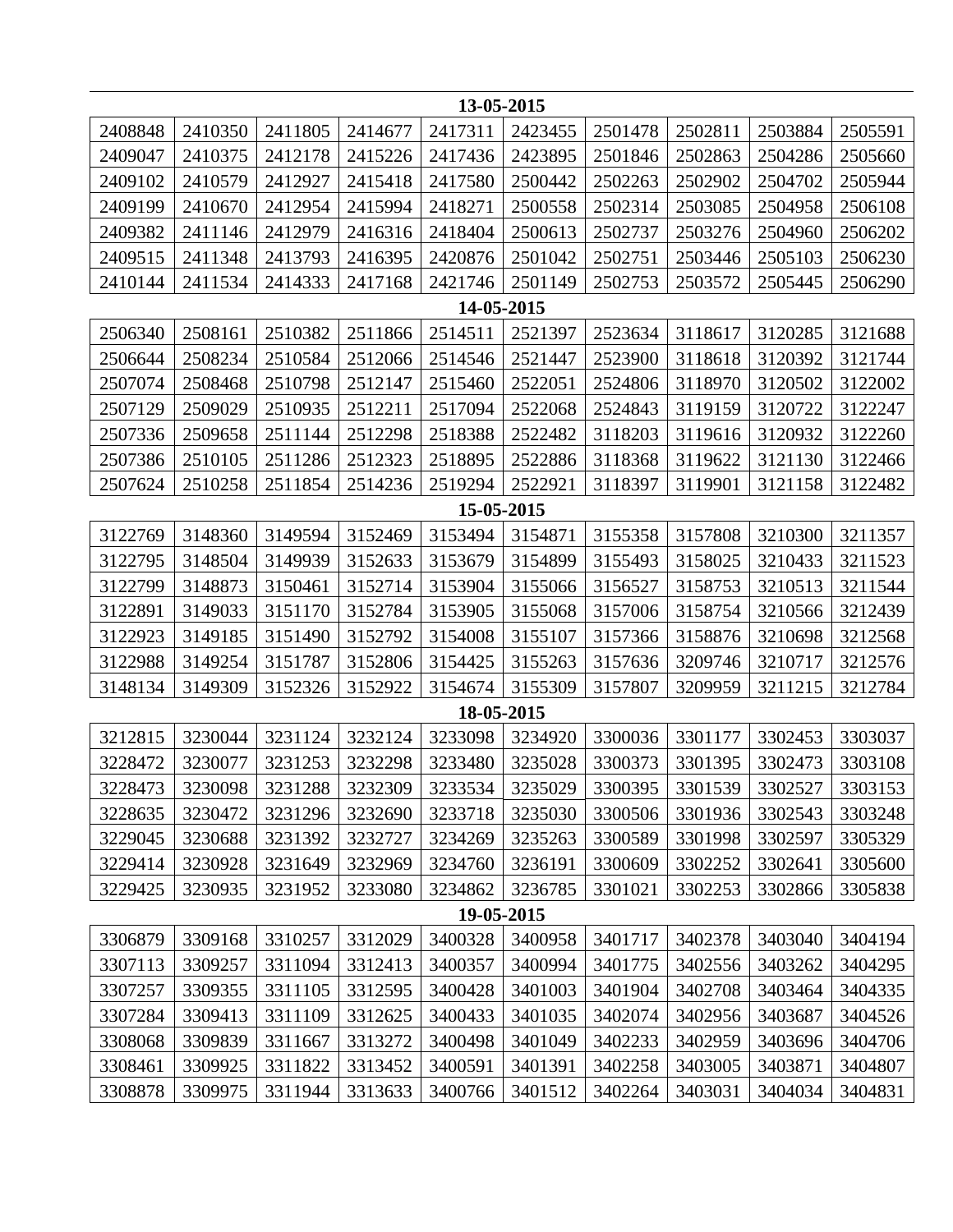| 20-05-2015                                                                                                 |         |         |         |            |         |         |         |         |         |  |  |
|------------------------------------------------------------------------------------------------------------|---------|---------|---------|------------|---------|---------|---------|---------|---------|--|--|
| 3404938                                                                                                    | 3405996 | 3407826 | 3410000 | 3411363    | 3413118 | 3500114 | 3500547 | 3501450 | 3502471 |  |  |
| 3405010                                                                                                    | 3406145 | 3407948 | 3410001 | 3411888    | 3413676 | 3500217 | 3500885 | 3501481 | 3502677 |  |  |
| 3405212                                                                                                    | 3406255 | 3408150 | 3410341 | 3412298    | 3414199 | 3500269 | 3501043 | 3501850 | 3503000 |  |  |
| 3405320                                                                                                    | 3406603 | 3408338 | 3410842 | 3412352    | 3414495 | 3500276 | 3501115 | 3502231 | 3503054 |  |  |
| 3405327                                                                                                    | 3406807 | 3408712 | 3410941 | 3412737    | 3415284 | 3500316 | 3501157 | 3502235 | 3503217 |  |  |
| 3405505                                                                                                    | 3407040 | 3408730 | 3410953 | 3412989    | 3415653 | 3500381 | 3501179 | 3502329 | 3503408 |  |  |
| 3405641                                                                                                    | 3407798 | 3409986 | 3410998 | 3413098    | 3415753 | 3500527 | 3501386 | 3502363 | 3503703 |  |  |
| 21-05-2015                                                                                                 |         |         |         |            |         |         |         |         |         |  |  |
| 3503913<br>3504611<br>3505744<br>3509562<br>3511638<br>3514133<br>4114535<br>4117598<br>4112171<br>4116879 |         |         |         |            |         |         |         |         |         |  |  |
| 3504114                                                                                                    | 3504664 | 3506520 | 3509668 | 3512225    | 3514243 | 4113291 | 4114897 | 4116990 | 4117796 |  |  |
| 3504129                                                                                                    | 3504683 | 3506555 | 3509712 | 3513036    | 3514328 | 4113812 | 4115727 | 4117083 | 4300718 |  |  |
| 3504230                                                                                                    | 3504737 | 3506742 | 3509735 | 3513185    | 3514488 | 4113861 | 4116267 | 4117233 | 4300789 |  |  |
| 3504273                                                                                                    | 3505464 | 3507014 | 3509855 | 3513224    | 3514760 | 4114191 | 4116570 | 4117561 | 4301313 |  |  |
| 3504362                                                                                                    | 3505483 | 3508892 | 3509881 | 3513564    | 3515139 | 4114368 | 4116716 | 4117563 | 4301551 |  |  |
| 3504537                                                                                                    | 3505724 | 3509474 | 3511239 | 3513781    | 3515275 | 4114479 | 4116875 | 4117565 | 4301858 |  |  |
| 22-05-2015                                                                                                 |         |         |         |            |         |         |         |         |         |  |  |
| 4302568                                                                                                    | 4304315 | 4400738 | 4402446 | 4405283    | 4501506 | 4503817 | 5100713 | 5101238 | 5102335 |  |  |
| 4302727                                                                                                    | 4304407 | 4400739 | 4402831 | 4500534    | 4502219 | 4504354 | 5100734 | 5101271 | 5102486 |  |  |
| 4302881                                                                                                    | 4304662 | 4401028 | 4403638 | 4500769    | 4502302 | 4504625 | 5100771 | 5101650 | 5102743 |  |  |
| 4302964                                                                                                    | 4305011 | 4401099 | 4403719 | 4501018    | 4502958 | 4504926 | 5100866 | 5101893 | 5102757 |  |  |
| 4303151                                                                                                    | 4305012 | 4401496 | 4404406 | 4501311    | 4503388 | 4504954 | 5100929 | 5101976 | 5102800 |  |  |
| 4303492                                                                                                    | 4400254 | 4402198 | 4404521 | 4501357    | 4503509 | 5100283 | 5101039 | 5102020 | 5103076 |  |  |
| 4303587                                                                                                    | 4400662 | 4402332 | 4404667 | 4501489    | 4503620 | 5100526 | 5101233 | 5102224 | 5103389 |  |  |
|                                                                                                            |         |         |         | 25-05-2015 |         |         |         |         |         |  |  |
| 5103482                                                                                                    | 5104738 | 5106130 | 5106981 | 5107899    | 5108367 | 5109531 | 5110631 | 5140527 | 5141376 |  |  |
| 5103779                                                                                                    | 5104954 | 5106165 | 5107214 | 5107930    | 5108499 | 5109749 | 5110981 | 5140571 | 5141519 |  |  |
| 5103917                                                                                                    | 5105053 | 5106220 | 5107239 | 5107941    | 5108866 | 5109795 | 5140325 | 5140706 | 5141562 |  |  |
| 5104260                                                                                                    | 5105172 | 5106258 | 5107334 | 5108046    | 5109006 | 5110099 | 5140330 | 5141129 | 5141717 |  |  |
| 5104362                                                                                                    | 5105275 | 5106515 | 5107542 | 5108061    | 5109315 | 5110252 | 5140333 | 5141185 | 5141890 |  |  |
| 5104488                                                                                                    | 5105673 | 5106820 | 5107602 | 5108062    | 5109481 | 5110259 | 5140340 | 5141273 | 5141955 |  |  |
| 5104545                                                                                                    | 5105913 | 5106850 | 5107626 | 5108184    | 5109518 | 5110325 | 5140477 | 5141370 | 5142060 |  |  |
| 26-05-2015                                                                                                 |         |         |         |            |         |         |         |         |         |  |  |
| 5142214                                                                                                    | 5145841 | 5148035 | 5401005 | 5401478    | 5401956 | 5402674 | 5403627 | 5404208 | 5404691 |  |  |
| 5142218                                                                                                    | 5146183 | 5400127 | 5401014 | 5401486    | 5402009 | 5402675 | 5403726 | 5404224 | 5404716 |  |  |
| 5142224                                                                                                    | 5146393 | 5400420 | 5401073 | 5401515    | 5402356 | 5402686 | 5403785 | 5404284 | 5404838 |  |  |
| 5142304                                                                                                    | 5146562 | 5400434 | 5401369 | 5401544    | 5402359 | 5402880 | 5403833 | 5404526 | 5404843 |  |  |
| 5143372                                                                                                    | 5147070 | 5400851 | 5401382 | 5401733    | 5402469 | 5403012 | 5404045 | 5404654 | 5404888 |  |  |
| 5143422                                                                                                    | 5147734 | 5400900 | 5401386 | 5401782    | 5402539 | 5403393 | 5404095 | 5404669 | 5404922 |  |  |
| 5145329                                                                                                    | 5148021 | 5400928 | 5401461 | 5401935    | 5402544 | 5403569 | 5404130 | 5404674 | 5404930 |  |  |